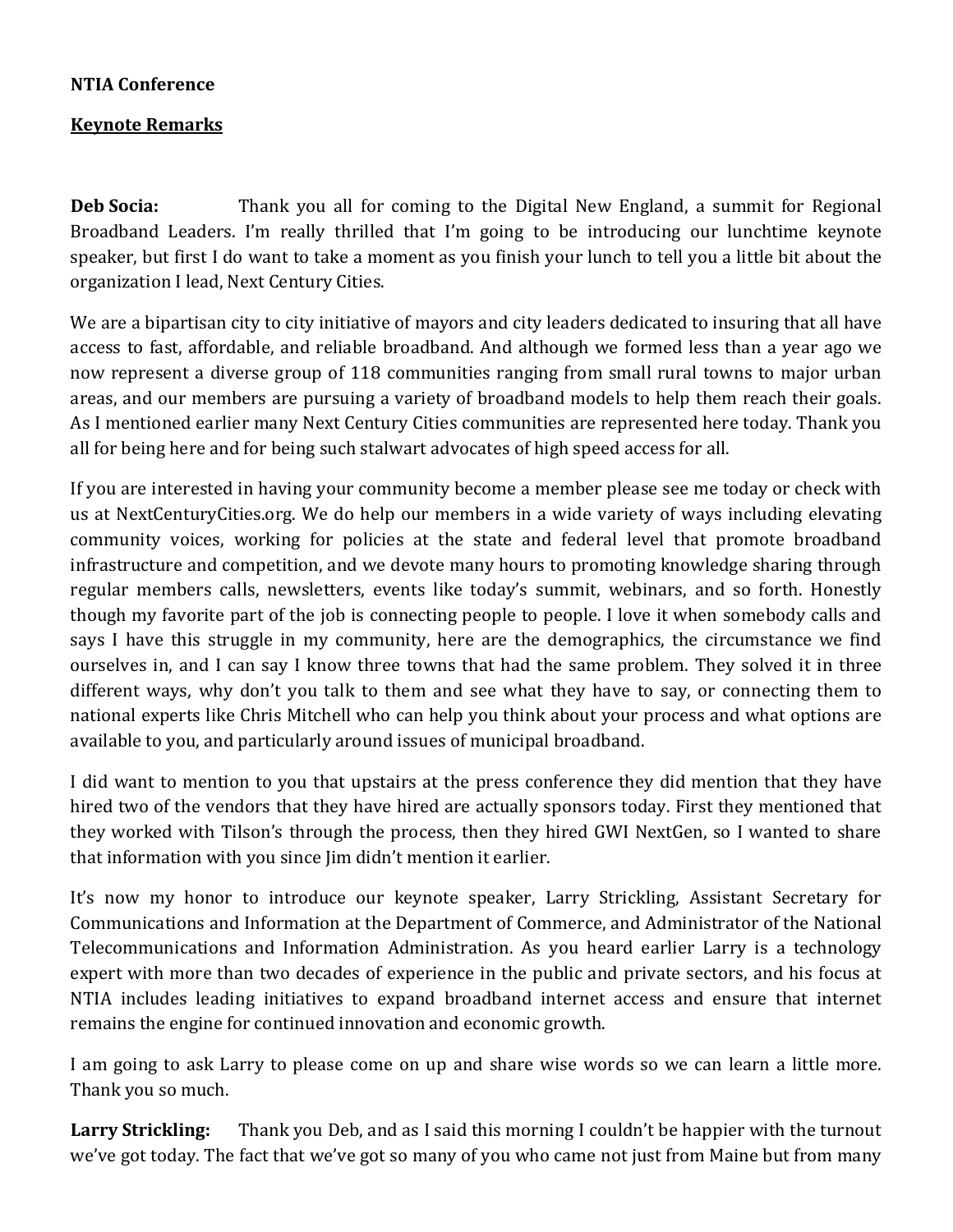other states up here in New England, it's just a great testament of how important this issue is that we're talking about today.

Before I get started on the subsequent remarks I do want to take a minute just to thank the folks who put this together. At NTIA Aimee Meacham and Barb Brown, if you're here stand up. And of course the terrific leadership of Deb Socia along with Chris Mitchell from Next Century Cities, so please stand. And of course I want to thank our special guests this morning Senator King and Susan Crawford, as well as David Edelman from the White House, who you'll get a chance to hear from this afternoon on a panel on the Broadband Opportunities Council.

This week and more specifically Wednesday September 30 is an important milestone for NTIA because that's the day, the official end date of the \$4-billion Recovery Act Broadband Program. As people will recall this was funded with money from the 2009 Recovery Act and we used this money to fund about 230 projects across the country, and these projects have built critical network infrastructure, they've opened or upgraded public computer centers, and they have established broadband adoption and digital inclusion programs. Additionally we invested \$300-million through our state broadband initiative program which allowed states to organize their own activities to plan for broadband as well as to collect the data we needed to establish the national broadband map.

Six years ago when we started this program we made a promise to communities across the country who received funding from us, and our promise was that the Obama Administration's investment in broadband would create jobs, stimulate economic development, spur private sector investment, and open up new opportunities employment. Most importantly it would improve lives and today I'm proud to say we delivered on those pledges.

In terms of the numbers, here are the numbers. Our broadband grantees deployed together more than 114,000 miles of new or upgraded infrastructure, most of it fiber. They connected nearly 26,000 community anchor institutions such as schools, libraries, hospitals, and they installed or upgraded more than 47,000 personal computers in public access centers. Our grantees on adoption managed to enroll hundreds of thousands of people as subscribers to broadband services. The economic numbers, while still early, reflect the impact that this program has had. We commissioned an independent study from a firm called ASR Analytics and we released that report in January of this year. Bear in mind it only really represents about a two year picture from the time we provided the grants to when ASR was able to collect data. But interestingly in those communities that received broadband grants compared to those that didn't there was 2% greater economic growth in just two years, which could account for up to \$21-billion in increased annual economic activity in those communities.

These projects in the aggregate have created 22,000 long term jobs which represents an additional \$1-billion of additional household income. We've seen tremendous decrease in prices where anchor institutions were able to take advantage of these investments. For example, ASR studied libraries and the sample libraries they looked at prior to our program were paying on average \$233 per megabyte and they were getting 3 megabyte per second service. Those libraries who were able to take advantage of Recovery Act funds in this sample at the time ASR surveyed them a few years later were now paying on average \$15 per megabyte and they were on average receiving 20 megabyte per second service, again just the impact in just a few short years of our grant money.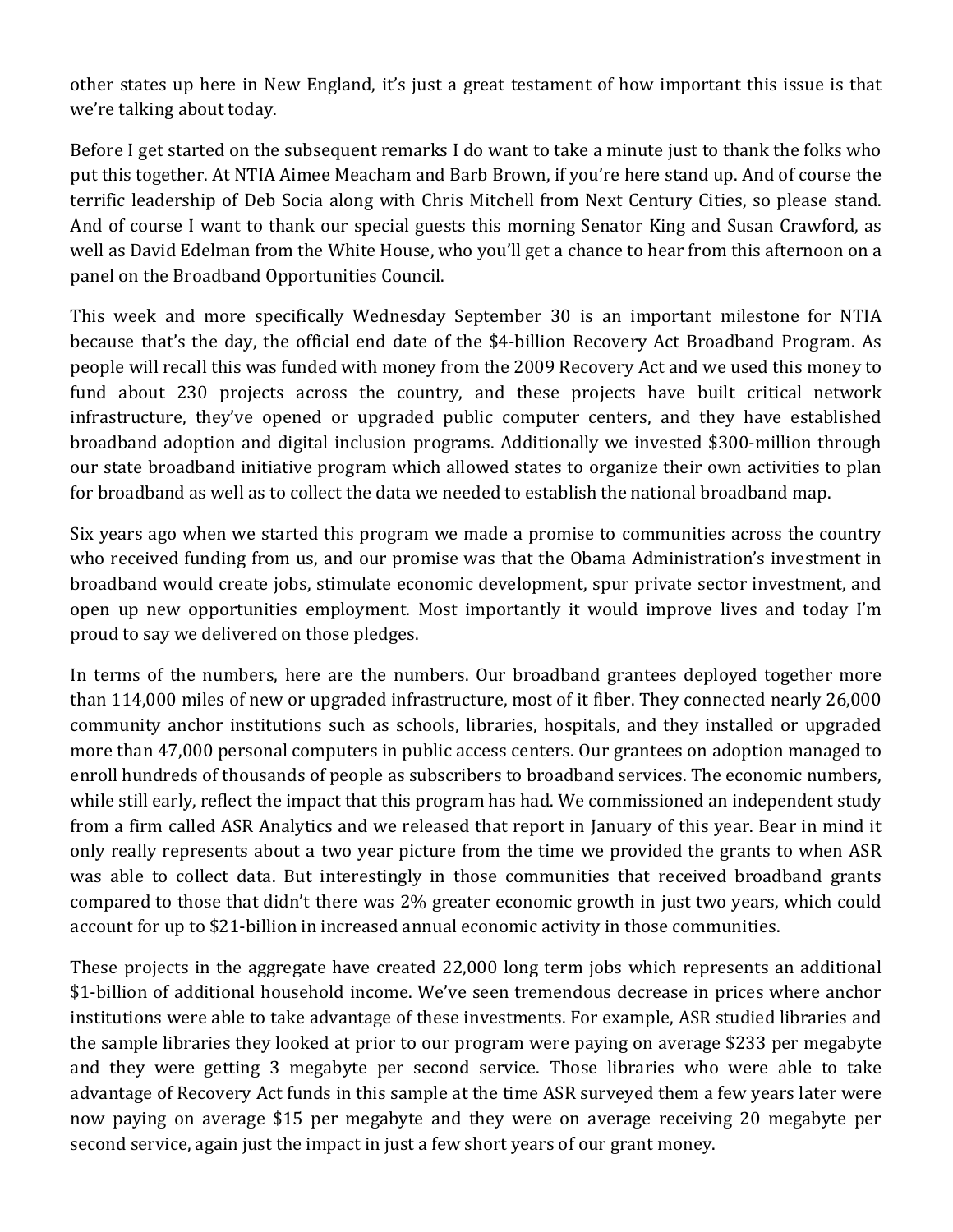By the way let me ask, how many of you worked on a Recovery Act project? If you did stand up, let's see what we've got in the room here. That's pretty amazing; give these folks a round of applause.

With our infrastructure projects, one of our major goals was to prime the pump for private sector investment by supplying critical middle mile infrastructure that local providers could then use to deliver affordable broadband to homes and businesses. That is why all of the networks built with Recovery Act dollars are subject to open access rules that allow any other carrier to interconnect with these networks on fair and nondiscriminatory terms, and we also encouraged our grantees to connect directly to the key anchor institutions in these communities due to the higher bandwidth needs of schools and libraries and hospitals.

Here in Maine the Three Ring Binder project is a great example of how this worked. The project an example of a public private partnership has been supported by the Maine State Government, the State University system, and a group of telecom carriers. Today in the audience I know we have Dewey Allison here, Dewey stand up, there we go, and of course assisted by Josh Broder, over the course of the project.

This Three Ring Binder used about \$25-million in Recovery Act funds to build an 1100 mile dark fiber network across the state, consisting of three interconnecting fiber rings, 13 local carriers are now leasing that fiber to bring broadband to rural communities that in many cases previously only had dialup service. We just learned at lunchtime of the city of Sanford who announced that they have plans to build a 32 mile municipal broadband network which will utilize and extend the Three Ring Binder network.

The project also connected community anchor institutions across the state through Network Maine, it's now delivering 10 gigabyte connections to ten campuses of the state's public universities to support big data driven research and collaboration with other major academic institutions around the nation. The project also turned on a 10 gigabyte connection to the Jackson Lab, a genetics lab, so that it could exchange extremely large gene sequencing data sets with the new facility in Farmington, Connecticut, clearly a major success story.

Nearby in the State of Massachusetts we have another example of a public private partnership laying the foundation for broadband expansion. The \$45-million grant to Massachusetts Technology Park is delivering affordable high speed internet to 133 communities in rural western Massachusetts, and today I know we have Pam Goldberg who you heard from this morning, and Eric Nakajima from Mass Tech. Folks, if you're here stand up and be recognized.

This project built 950 miles approximately of new fiber and connected over 1200 community anchor institutions before its completion in January of 2014. For this project as well as a separate project we funded in Massachusetts, the Open Cape Project, the state provided project matching funds and in building on the success of the projects the state is making available funding to 45 communities to support their community broadband projects, including the town of Leverett which I think we'll be hearing from later today.

In terms of the pump priming nature, we all heard Monica Webb this morning from Massachusetts Wired West finding ways to utilize this middle mile infrastructure to expand that last mile into homes and businesses which is necessary to ultimately be successful with these investments.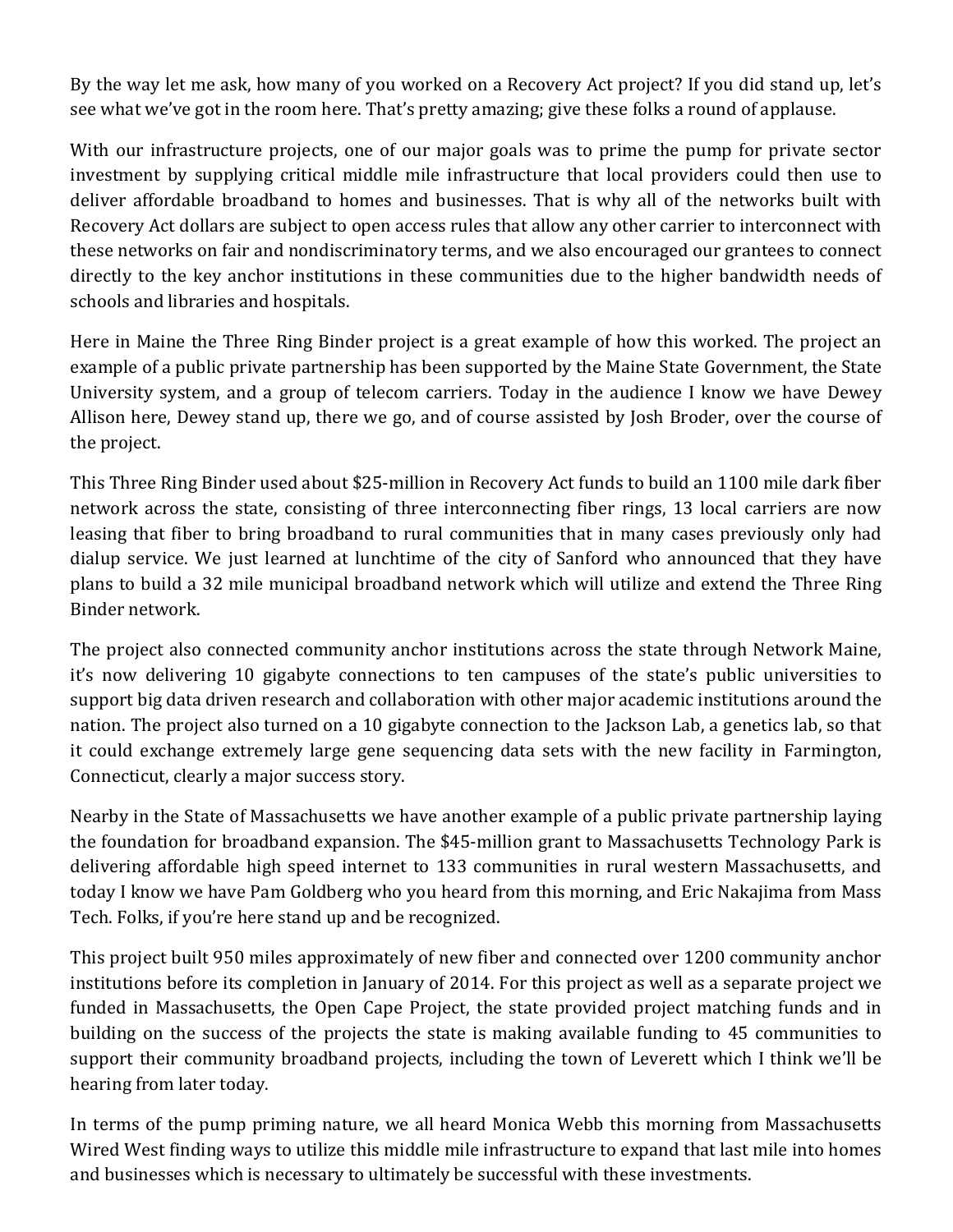In addition to infrastructure and the economic development that comes with it, our program also focused on inclusion issues. How do we make these capabilities available to all Americans, so NTIA funded \$250-million of sustainable adoption grants and as we consider what's needed for broadband today we cannot lose sight of the fact that adoption is just as important as expanding access. Once the facilities are built we need for people to subscribe to use the services, and today only about 74% of Americans subscribe to broadband service. Now in Maine, Maine beats that national average at 78% but we see that the adoption rates are very much subject to rural urban distinctions as well as socioeconomic distinctions, so we have much work to do.

Through our adoption programs we have learned important lessons about what works and what doesn't. An important takeaway is the digital literacy that's fundamental to sustainable broadband adoption. Our grantees around the country have demonstrated that successful digital literacy training must be tailored to the specific needs to the community and the individual, and based on our grants we now have developed a portfolio of innovative approaches to offering this training.

Both sustainable adoption projects and public computer center projects are now reaching people who may never have even turned on a computer and that's a group that includes disproportionately lower number of low income Americans, senior citizens, and members of minority groups.

One project that we all like to refer to, it's one of our favorite ones is the work that Susan Corbett, Susan where are you, and Axiom Technologies have done up in Washington County, Maine. We talked about reaching people who perhaps haven't turned on a computer so she reached out to blueberry farmers, fishermen, and nurses, I think were the key three, which makes up in large part the economic strength of Washington County. Through her program particularly with respect to nurses, she's been transforming Down East Community Hospital, a 25 bed critical care hospital in Machias, which has been connected by the Three Ring Binder, but she's transforming it into a teaching facility for nursing students. Students there are taking classes through a nursing college in Lewiston, 200 miles away, through the Distance Learning applications, and the grant has also paid for a state-of-the-art teaching mannequin that's been used to train nursing students in Machias, even though it's controlled by the instructors in Lewiston.

As we move forward beyond these projects we recognize that more work needs to be done to assure that no one is left behind in this digital revolution, and of course our target keeps changing. When we started the Recovery Act program in 2009 the FCC still defined broadband at a speed less than 1 megabyte per second. Today the FCC recommends download speeds of 25 megabyte per second. At that rate nearly 51 million Americans don't have access to a wired broadband connection.

As we continue to work this problem we have to expect that this need for speed will continue to increase, so we're going to be constantly chasing a goal that's going to get larger and larger as people become more and more familiar with the technology and more dependent on it.

Even though the Recovery Act Grant Program is complete, President Obama has continued to emphasize the importance of broadband that over the past several months he has outlined a series of initiatives aimed at closing the digital divide and fostering investment in our nation's broadband infrastructure.

In 2013 President Obama announced a bold new initiative called Connect Ed which will connect 99% of America's students to the internet through high speed broadband within five years, and the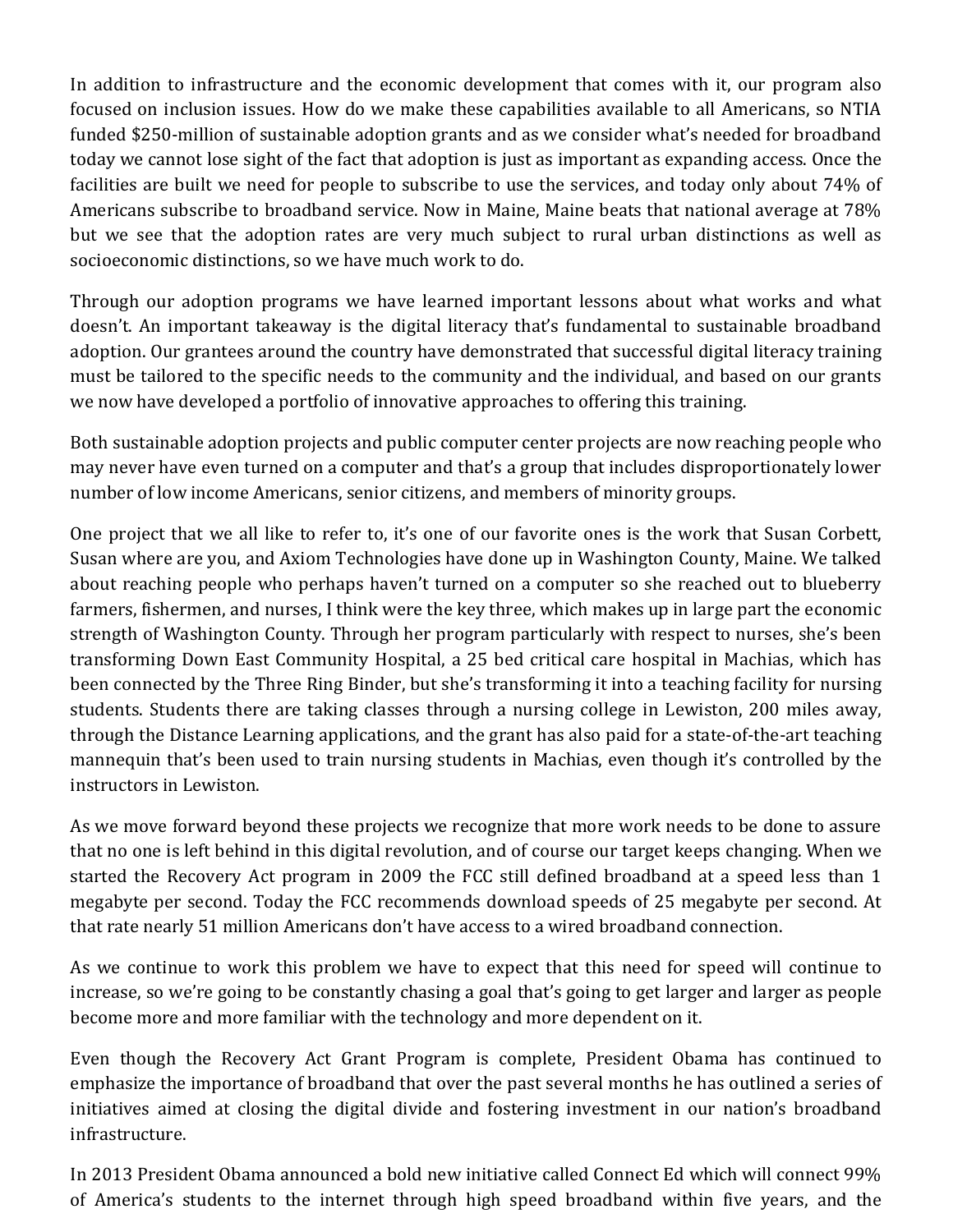architect of that program David Edelman is here and you heard him this morning and you'll hear from him again this afternoon. Since the President's announcement there's been more than \$10-billion of total value committed to this effort, including FCC funding for schools and libraries, and more than \$2-billion in private sector commitments.

Earlier this year the President announced his plan to expand high speed broadband to more low income families across the country through Connect Home. This pilot program is launching in 27 cities and in one tribal nation and will initially reach over 275,000 low income households. Through the program internet service providers, nonprofits, and the private sector, will offer broadband access, technical training, digital literacy programs, and devices for residents in assisted housing units. And then last March the President created the Broadband Opportunity Council made up of over 25 federal agencies and in setting this up he directed the council to determine what actions the federal government could take to eliminate regulatory barriers to broadband deployment, and to encourage investment in broadband networks and services.

I was privileged to co-chair the council on behalf of Commerce Secretary Penny Pritzker, and last Monday the White House released the council's report which describes concrete steps the 25 federal agencies will take over the next 18 months to eliminate regulatory barriers and to promote broadband investment and adoption.

Interestingly one of the first things we learned after the council was convened was that for many of these agencies broadband had never been considered to be part of their core mission. So an initial part of our task was for each agency to look internally at their own policies and programs to explore what sort of flexibility they had to do more on broadband. The council also solicited stakeholder input on ways that the federal government could do more to incentivize broadband investment, and we heard from more than 200 parties, and I'm sure some of you in this room contributed to that public comment process. We found the feedback incredibly important to shaping the report and we appreciate the contributions of everyone who filed comments.

The report frames four key themes around the recommendations and there will be a session on this later this afternoon so I'll just go over the highlights and you'll have a much more in-depth presentation of this on one of the panels this afternoon. But the four themes were as follows.

- 1. Modernizing federal programs to expand program support for broadband investments.
- 2. Empowering communities with tools and resources to attract broadband investment and promote meaningful use.
- 3. Promoting increased broadband deployment and competition by expanding access to federal assets.
- 4. Improving the data collection analysis and research on broadband.

Once these are implemented we believe that these recommendations will make a meaningful difference to communities seeking to expand and enhance their broadband capacity. For example, more federal funds will be available to support broadband projects and local governments will have new tools and resources available at their fingertips to bring broadband to their communities.

Let me go through just a couple of the specifics and then you can get additional detail this afternoon.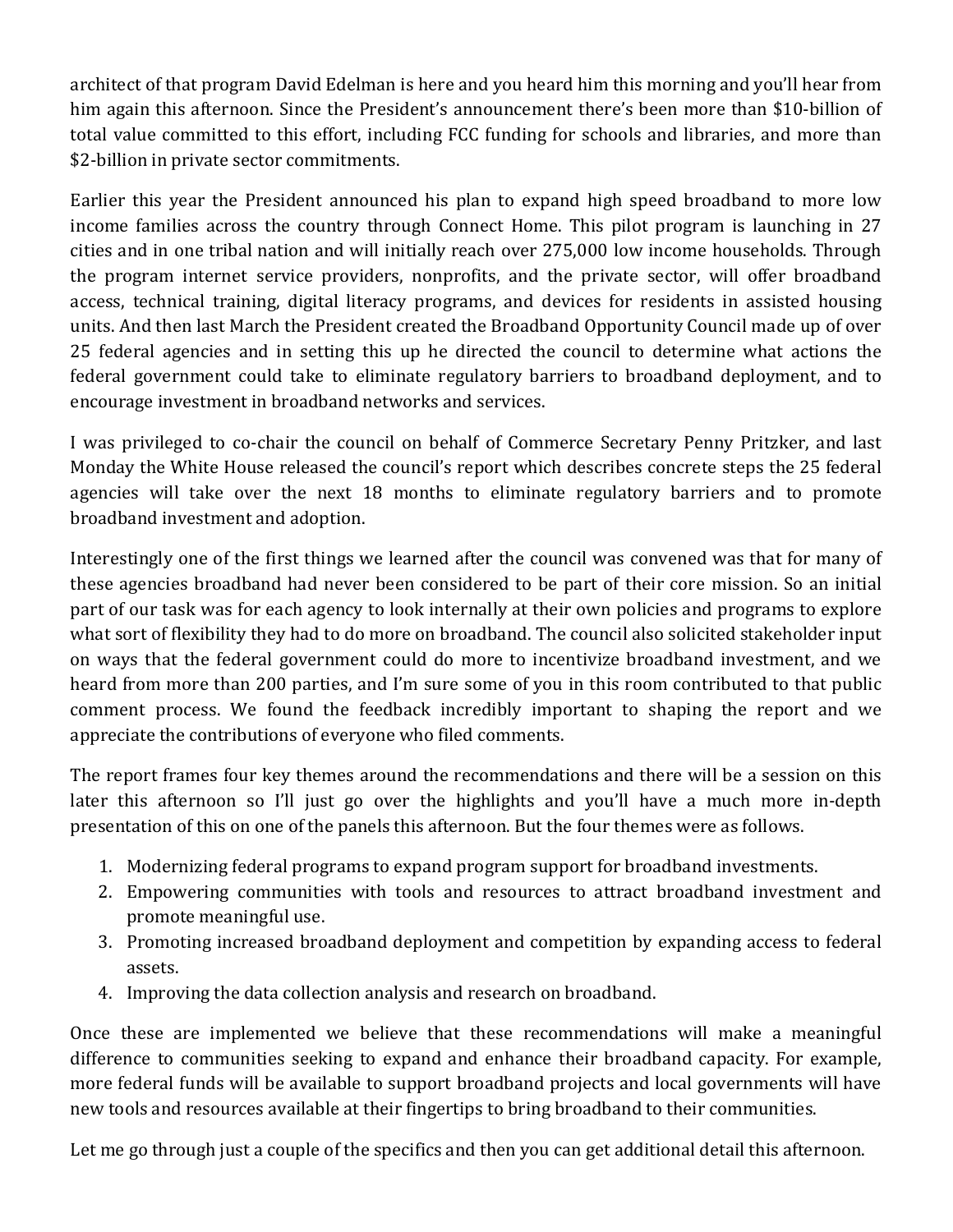In this first bucket the recommendations look at modernizing federal programs to expand program support. Not all federal programs today fully reflect the changing conditions that indicate a growing need for broadband, and in some cases programs that could support broadband deployment and adoption like specific guidelines to promote its use. We asked agencies to clarify whether their programs supported broadband investment and as a result agencies have now committed to 13 actions which will clarify or open up additional options for federal funding for broadband, totally up to \$10-billion. Now not all of that is going to go to broadband but that's the size of the programs that are impacted by these recommendations. Examples of this include the Department of Housing and Urban Development's Community Development Block Grants, the Department of Commerce Economic Development Assistance Programs.

The second set of recommendations relate to empowering communities with tools and resources to attract broadband investment and promote meaningful use. While federal leadership is essential many decisions about broadband investment are in need to be local. They're made by local governments and partnership with industry and guided by state law, but to address some of the gaps the council recognized the need for federal agencies to provide communities with targeted easily accessible resources that share best practices from their peers around the country. NTIA Broadband USA effort has already been working with communities around the country and we have heard time and time again the challenges facing these communities to identify sources of funding and to know where to turn within the federal government for answers to their questions. One key action in this report which NTIA will spearhead will be to create a portal for information on federal broadband funding and loan programs to help communities identify resources as they seek to expand broadband access. This portal will help communities find broadband related policy guidance, key agency points of contacts, and best practices. And today, I'm pleased to report that we have released at least a paper copy of our first effort in this regard, the Broadband USA Guide to Federal Funding of Broadband Projects.

I know we had copies of this at the front table, I don't know if people got it, if not check with our team to get your own copy and I'm sure that it will be available online, and this will be to form the basis of this more elaborate online portal that we'll be creating in the next several months.

We also intend to work collaboratively with stakeholders such as yourselves to launch a connectivity index, which is envisioned as a public private partnership to help communities benchmark their connectivity. It might even, depending on what input we receive, turn into more of a certification program to allow communities to demonstrate that they've taken the actions to make themselves broadband ready and to attract investment and new residents looking to live in communities that provide those sorts of necessities to their citizens.

We'll be working with all interested parties to design and implement this program, and we certainly welcome all of your input on this effort as our planning takes shape.

The third set of council recommendations relate to expanding access to federal assets. Specific actions here include a commitment from the Department of Transportation to issue policy guidance to leverage highway rights of way for broadband. Additionally the White House Office of Science and Technology policy and the National Economic Council will also lead the creation of an online open data inventory of federal assets that can help support faster and more economical broadband deployments to remote areas of the country.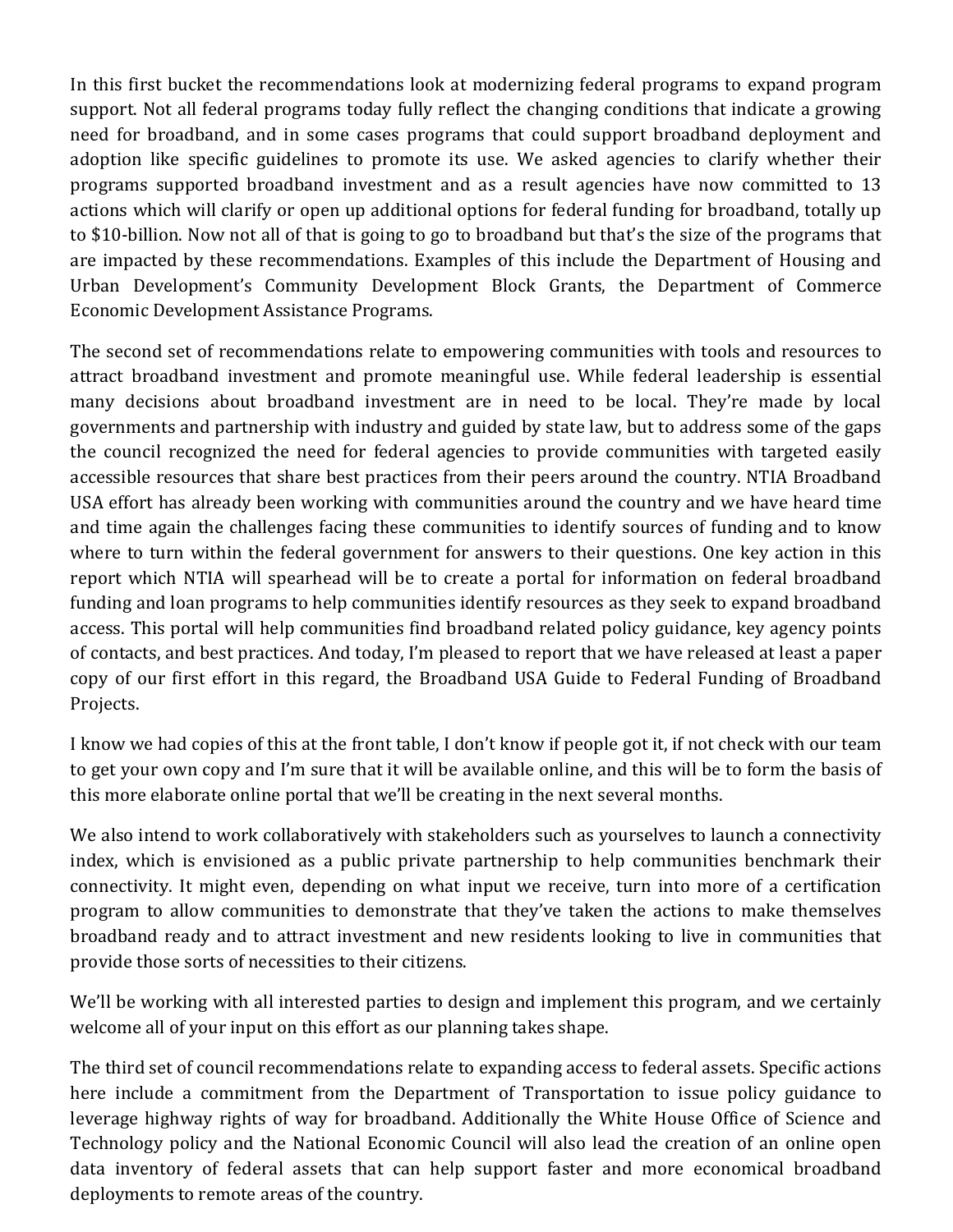Then the fourth set of recommendations revolve around improving data collection analysis and research on broadband.

I think we all recognize the research in this area just has not kept pace with the massive digital changes that have permeated our economy and society, and so to address this issue the National Science Foundation working with us at NTIA will develop a comprehensive broadband research and data collection agenda, which will then allow federal and private funders to coordinate and prioritize future research plans in support of American competitiveness.

The recommendations of the Broadband Opportunities Council report represent an important next step in the administrations ongoing campaign to expand broadband access and adoption, but what matters now is that agencies implement these recommendations and continue to identify additional steps that can be taken and barriers to be tackled. We will welcome continued dialogue with all stakeholders in this ongoing effort.

At NTIA in particular we will play a particularly important role in insuring that the council's important work is carried out. NTIA's Broadband USA initiative will continue to work closely with communities seeking to expand their broadband capacity and through the council's report Broadband USA is committed, as I mentioned, to create a portal to serve as the main access point for federal broadband resources, but also to provide links to agency resources, policies, and grant guidance.

The message to all of you here is at NTIA we are here to help you, we've learned a lot over the past six years overseeing the portfolio of broadband infrastructure and adoption grants. We've learned that there's no one size fits all approach which will work. Every community has unique needs and challenges and through our Broadband USA initiative, we are now leveraging our knowledge and expertise to help communities in their broadband expansion efforts.

Do you need to sift through the labyrinth of government rules and regulations for grant programs? We can help. I just mentioned the report we issued today and there will be more coming.

Do you need to learn the best way to design and deliver an adoption program in your community? We can help. Our guide to broadband adoption or broadband adoption toolkit is available to all of you now in terms of providing field tested information on how best to provide adoption programs in your community.

Do you need advice on how to plan for and attract broadband investment in your community? Again, we can help. Our technical assistance ranges from workshops and webinars to more personalized one on one community assistance. Best of all, we're free.

Let us know what sort of help your community needs. Our team wants to help you accomplish your goals.

Thanks to all of you for being here today. Again, the size of the crowd I think is just outstanding and demonstrates how important this discussion has been. I look forward to the rest of the discussion and to working with you to expand broadband access and adoption, and support greater economic development and inclusion for all citizens in New England.

Thank you for listening.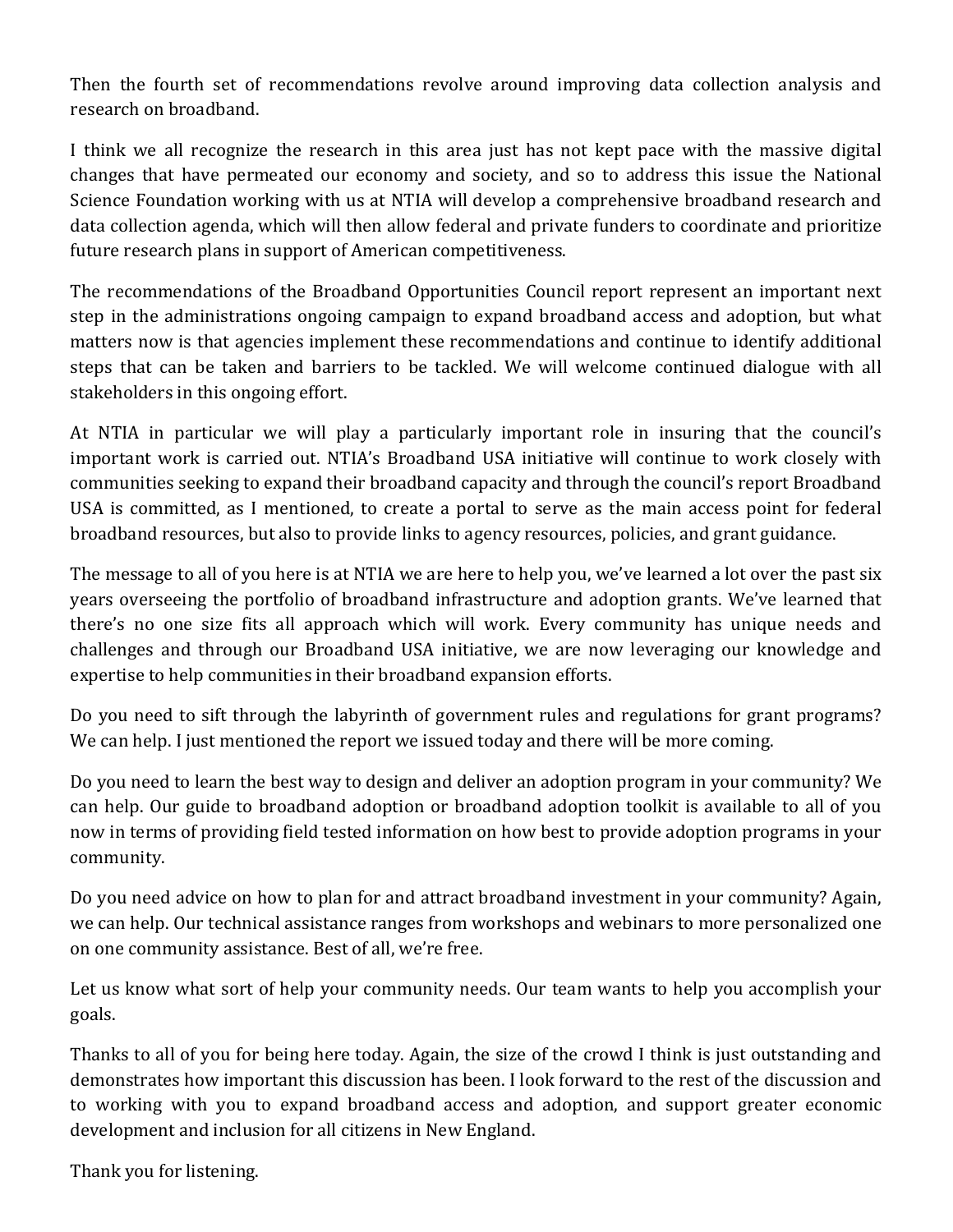Now I understand we'll take some questions if people have any. Anybody, any questions?

**Question:** Hi, Art Ware speaking. Can you go into more detail with regard to the council, in my words, intergovernmental council and what it's charged in doing, some of the outcomes and things that were in the report?

**Larry Strickling:** The Broadband Opportunity Council, what I would recommend is there's a panel starting this afternoon that's going to devote an hour, hour and a half to that. I think the important thing, the message I just want to leave is that as co-chair of the council along with the U.S. Department of Agriculture, and I know David feels this way speaking for the administration, we're all committed to making these recommendations become reality. There will be follow up from the White House directly and through the continued day to day operation of the council to make sure that we follow up and implement as many of these recommendations as we can before the administration ends. You will see if you haven't looked at the report itself that there are milestones projected for each of the recommendations. So each agency making a commitment has also committed to a timeline of making progress on each of the recommendations, and so one of the jobs for us will be ensuring accountability to meeting those milestones.

**Question:** Forgive me I asked a farmer related question earlier today so let me just continue with that one trick pony. It's been mentioned several times that perhaps the USDA is here as well, and obviously in rural communities there are more than just farms, but farms are a huge part of it. Can you tell me what role the USDA played in this initiative and where they see themselves playing in the future?

Larry Strickling: Sure, although Keith is here and will be on a panel that discusses that this afternoon. But just briefly the council was co-chaired by Secretary Penny Pritzker of Commerce, and Secretary Vilsack from the Department of Agriculture, and then day to day I worked with Lisa Mensa who's the Under Secretary of Agriculture for Economic Development. We were the day to day cochairs of the effort. Agriculture was right there pulling with us every step of the way and remains actively engaged on these issues. You'll see in the report itself, and I'm sure Keith will cover it this afternoon, some very specific commitments that Agriculture is making to support the initiative.

**Question:** My name is David Hill from Chebeague Island out in Casco Bay, and we did not receive BTOP funding, we were told first of all our project was too small, and secondly we were too close to a served area being on an island and not recognizing that water in between. My question is, is this initiative developing resources for smaller communities that can't really group together and have smaller projects and smaller needs?

**Larry Strickling:** There is no new money involved in this in the sense of a new appropriation, we're not getting additional money from Congress to provide more grants along the lines of what we did back in 2009 and 2010. What we're doing is getting other federal agencies who have funding for other types of projects, like the Community Block Grant Program that HUD runs and getting them to accept broadband as a legitimate goal of funding in these programs. How that will then translate to specific communities with specific needs I think remains to be determined, but then that's part of the technical assistance that our team at NTIA is available to provide to communities to help them navigate their way through that and figure out that given your set of needs are any of these programs that are out there, do they match up with what you're looking for investment dollars for. In addition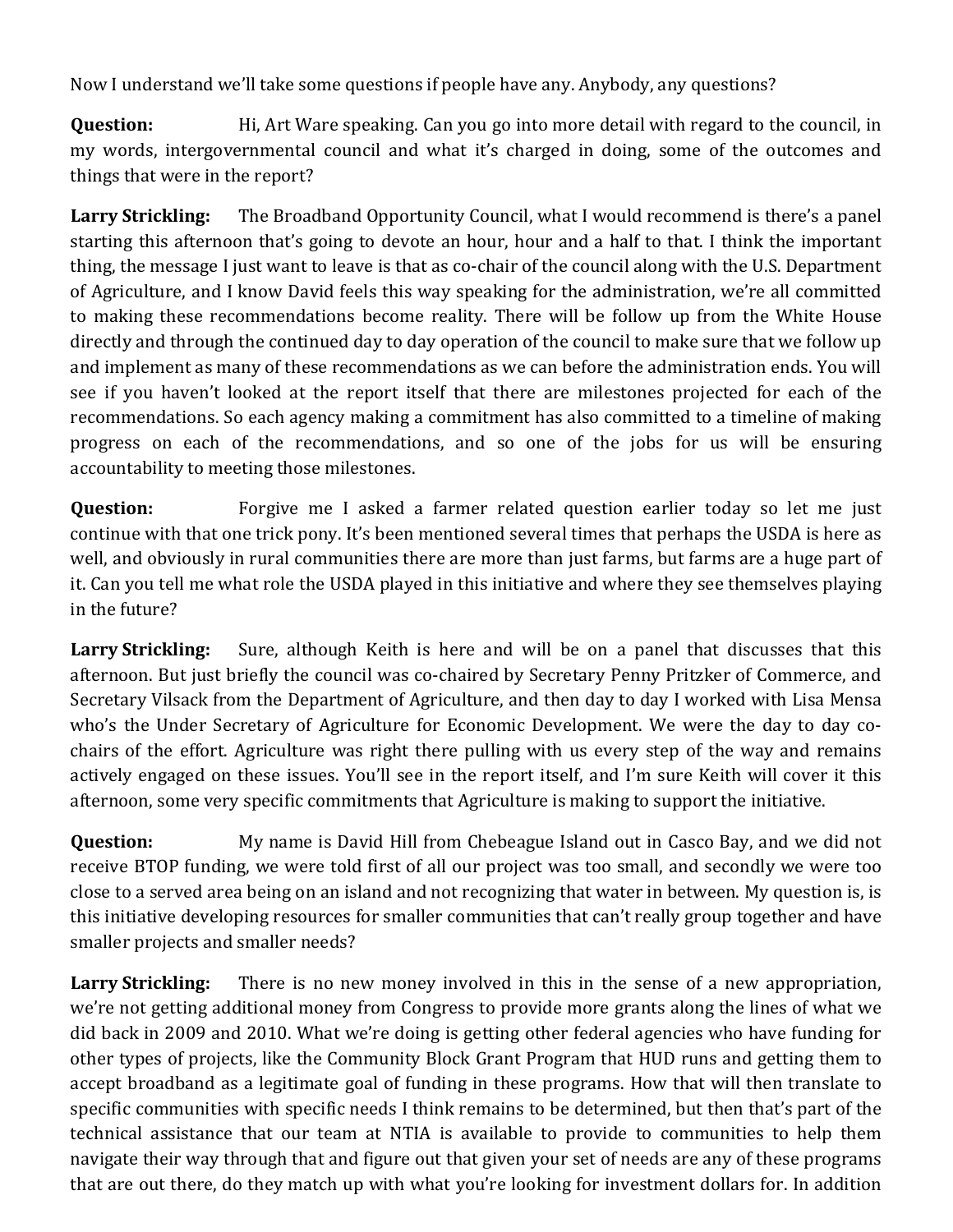we can help you in terms of identifying other possible sources of funding, and let me say, we're not in the business of trying to supplant very important consultants that are in this marketplace today, but I think we can be a front door for communities trying to organize themselves. When you get down into the very detailed planning that will be necessary to actually execute a project you'll probably need additional help from consultants, and there are many able ones here in the room today and around the country who are available to do that. But we think in terms of helping people navigate the U.S. Government and the funding opportunities in the U.S. Government as well as a sharing of the best practices that we've learned from what other communities have done we can have a lot of value here.

**Question:** Hi, my name is Mark Coletta from Axiom Technologies. Just a question about politics, how do you see the next couple of years shaping up? I assume a lot of what you've done is try to create some durability and some momentum around these initiatives so that whoever comes into the White House in the next cycle, everybody has their own sort of agenda and such, and we haven't heard a lot I don't think from many of the candidates that are out there right now, and I'm sure we will, but could you just give me some thoughts around how you see your agency looking forward beyond the next year or so?

Larry Strickling: I can't predict the future, but obviously we have at our agency a one shot infusion of dollars, necessitated by the economic downturn of 2008 which led to the Recovery Act. There has been no interest in Congress from that original infusion of funding to add to that pot of money, so we basically started with \$4-billion in 2009 and we're now as of Wednesday we are down to basically zero, and we haven't given out a new grant since 2010. I don't see given where we're at today that changing for NTIA any time soon, but what we are trying to do is recognize that we have a lot of expertise in this space from the folks that have been working on this program for the last six years, and we want to find a way to continue to add value to communities trying to find their way through this situation. While we aren't going to be able to provide direct grant dollars, and again I don't see that fundamentally changing any time soon, if we can still bring our expertise to bear and hope communities sort their way through this and find alternative funding mechanisms, we want to do it. Now USDA continues to have a certain amount of funding each year and most of their programs have fairly rigid eligibility requirements and they tend to operate more with loans and not grants, but there is funding there and it's worth, particularly in the rural areas, people understanding what the opportunities are with that program. Again, Keith is here and I know a couple of the state directors from USDA are here today as well, so if you want more information from them please seek that out. I think overall this is a bipartisan issue, the idea of getting people in our country connected to broadband. I don't think there's any real disagreement over the goal, but there's clearly different views on the best way to get there and how much of this can you depend on private industry to do, and how much of it do you need some nudging from the federal government. I think what our program shows is that focusing as we did on the middle mile, I think was the right thing to do, it's been a good nudge and I think we're going to see the dividends from that over the years as more and more people emerge to take advantage of these open networks that were built.

I'm told I have a minute left, so we'll take one last question.

**Question:** Hi, Sue Woods, I consider internet access a health issue. You mentioned internet scoring or thinking about that, today we have workability scores which are a combination of open